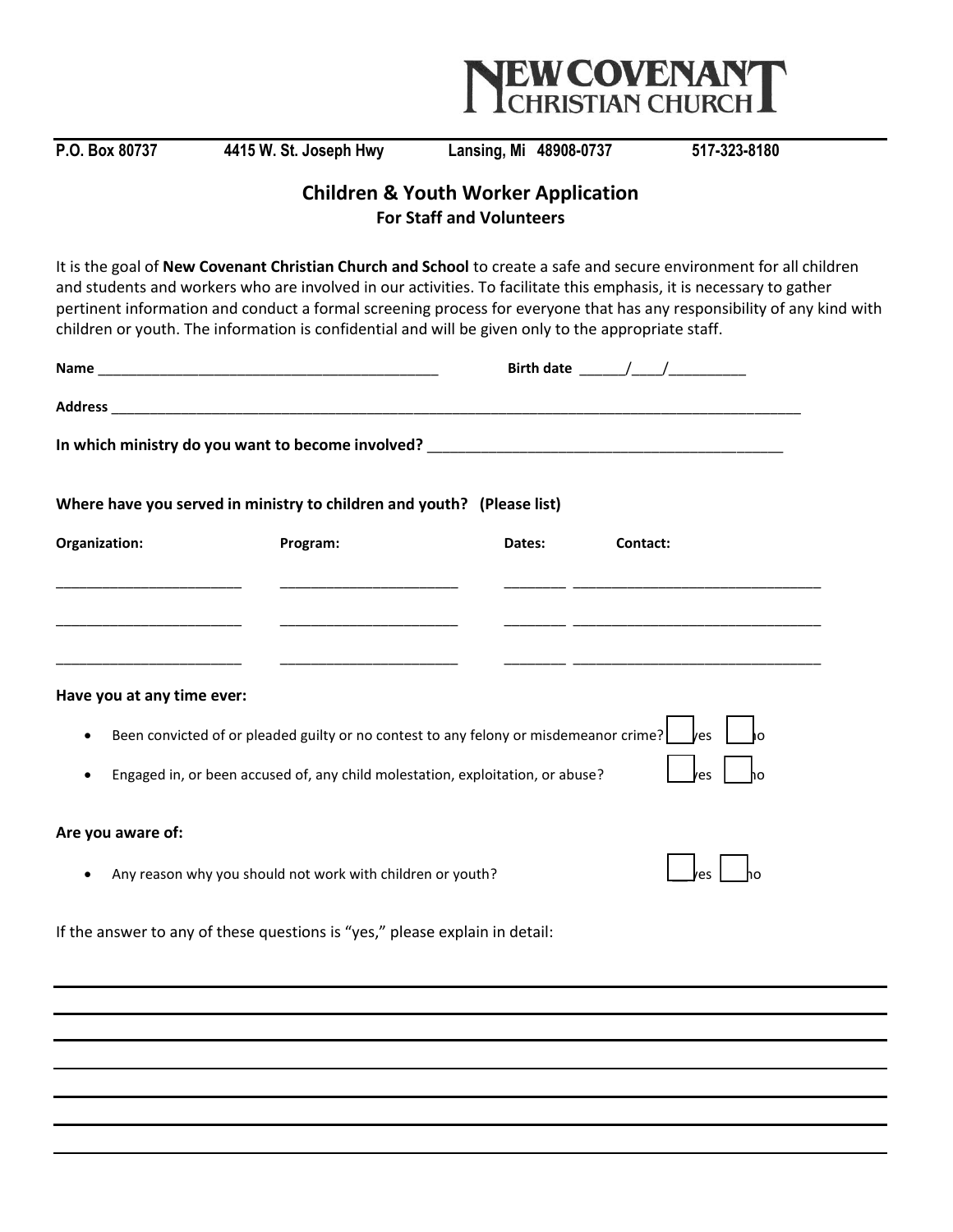## COVENAI **RISTIAN CHURCH**

(Please attach additional pages if more space is needed**.)**

## **What church or churches have you attended in the last five years?**

| Church name & phone number         | Pastor's name                | <b>Years attended</b> |
|------------------------------------|------------------------------|-----------------------|
|                                    |                              |                       |
|                                    |                              |                       |
|                                    |                              |                       |
|                                    |                              |                       |
|                                    |                              |                       |
|                                    |                              |                       |
| References (Other than relatives): | Please provide at least two. |                       |
| Name/ Context                      | <b>Address</b>               | Phone                 |
|                                    |                              |                       |
|                                    |                              |                       |
|                                    |                              |                       |

## **Ministry to Children Verification and Release**

I recognize that New Covenant Christian Church ("the organization") is relying on the accuracy of the information I provide on this application form. Accordingly, I attest and affirm that the information I have provided is absolutely true and correct.

I authorize the organization to contact any person or entity listed on this application form, and I further authorize any such person or entity to provide the organization with information, opinions, and impressions relating to my background or qualifications.

I voluntarily release the organization and any such person or entity listed on this application from liability involving the communication of information relating to my background or qualifications. I further authorize the organization to conduct a criminal background investigation.

I will protect the health and safety of any children or youth assigned to my care or supervision at all times.